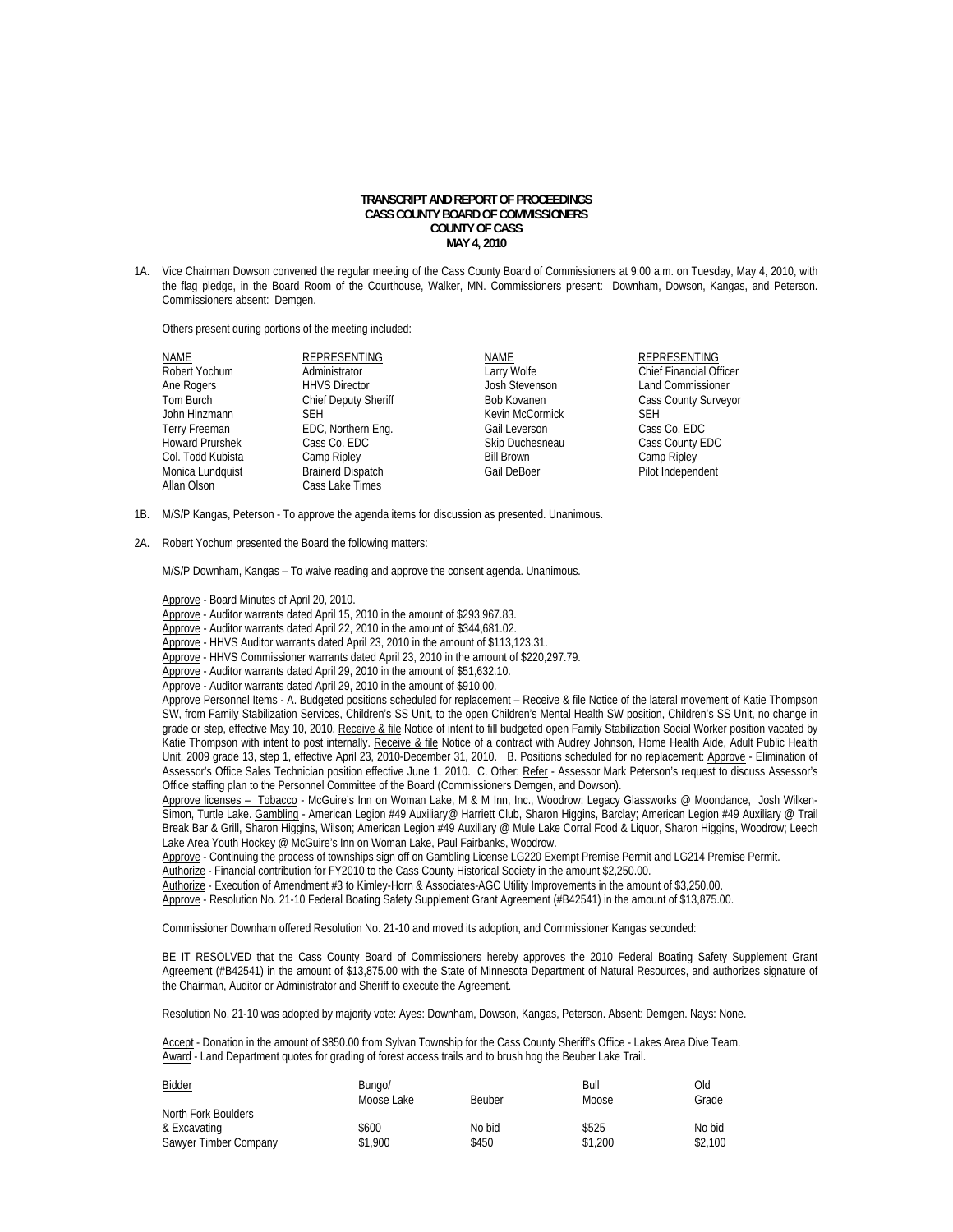Schrupp Excavating  $$1,200$   $$200$   $$850$   $$700$ 

The only additional work submitted was to brush hog both sides of the Beuber Lake Trail.

| Bidder                           | Brush Hog Beuber Lake Trail |
|----------------------------------|-----------------------------|
| North Fork Boulders & Excavating | No bid                      |
| Sawyer Timber Company            | \$480                       |
| <b>Schrupp Excavating</b>        | No bid                      |

 M/S/P Downham, Kangas – To award the grading contract of Beuber Lake Trail to Schrupp Excavating for \$200/grading. To award the grading contract of the Bungo/Moose Lake trails to North Fork Boulders & Excavating for \$600/grading. To award the grading contract of the Bull Moose trails to North Fork Boulders & Excavating for \$525/grading. To award the grading contract of the Old Grade to Schrupp Excavating for \$700/grading. (There will be two gradings this season for each trail system.) To award additional work to brush Beuber Lake Trail to Sawyer Timber Co. for \$480. Unanimous.

Authorize - Use of 25% Fund allocation - \$550.00 for school forest project Cass Lake/Bena School for 9 students and 2 adults on Apr. 22- 23, 2010.

Receive and file - Monthly HHVS Cash Accounts Report to date, March 31, 2010 in the amount of \$8,052,930.

Accept - Donation of \$500.00 for the Veteran's Transportation Program, from the American Legion Auxiliary, Hackensack Unit 202.

Accept - Public Health Emergency Response funding (PHER IV), from the MN of Health for \$25,566., continued support to the 2009-2010 H1N1 campaign, focusing on the underserved and hard to reach populations.

Approve - Assessor's Office Abatements – Peter Pfeifer - Ponto Lake, Homestead 2009/2010; Michelle & Jeff Thorson – Sylvan, Homestead 2009/2010.

Approve - Sheriff's Office grant submission for 2010 Federal Recreational Boating Safety Supplement Grant in the amount not to exceed \$50,000.

Approve - Great River Energy Easement (#10-00-000-00-00) request for electrical easement in Deerfield and Powers Township.

Approve - Beulah Township public road Easement (#10-31-139-25-01) request in Sections 31, and 32 Twp. 139, Range.25.

Approve - MN BWSR Clean Water Fund grant acceptance in the amount of \$144,850.00 (C10—76).

Approve - Veterans preference claim in the amount of \$6,000.00.

Receive & file - Cass County EDC April 2010 Activity Report.

Receive & file - Timber auction results of April 29, 2010 totaling 12,337.00 cords plus 50.90mbf saw timber totaling \$288,037.52.

Refer - Local #320 shift differential grievance to the Personnel Committee of the Board

2B. Administrator Yochum reported on the Ad-Hoc Committee (Kangas, Peterson) meeting of Tuesday, April 20, 2010 regarding Cass County Economic Development Corporation funding. The EDC provided background materials including survey data and financial information. The EDC confirmed an understanding of the 2010 County budget contingency plan (no additional payments in 2010). EDC Director Gail Leverson commented on the necessity and value of future Cass County funding. Terry Freeman past president of the EDC thanked the Cass County Board of Commissioner for their support. Mr. Yochum presented a draft service agreement with the Cass County EDC. Commissioner Peterson requested amendments to the draft Service Agreement (Section 2B) to reflect that payments by Cass County for EDC services are for calendar years 2011, 2012, and 2013.

M/S/P Kangas, Peterson – To approve the agreement as amended with the Cass County Economic Development Corporation for services in calendar years 2011, 2012, and 2013. Unanimous.

3A. HHVS Director Ane Rogers presented the Child Placement Costs for March 2010 in the amount of \$153,530. Ms. Rogers and County Administrator Yochum explained potential changes in the American Indian Child Welfare Project regarding funds for the Leech Lake Band of Ojibwe and the White Earth Reservation for certain costs associated with Indian Children and will report back at a future Board Meeting.

M/S/P Peterson, Kangas – To receive & file the Child Placement Costs for March 2010 in the amount of \$153,530. Unanimous.

4A. Lieutenant Colonel Todd A. Kubista, the Deputy Post Commander of Camp Ripley discussed the military mission and positive economic impact (\$225M/yr) of Camp Ripley. Col. Kubista presented upcoming events scheduled at Camp Ripley from May through September along with the 2010 annual training schedule. Col. Kubista also informed the Board of Col. Richard Weaver's upcoming retirement.

Commissioner Dowson offered Resolution No. 22-10 and moved its adoption, and Commissioner Kangas seconded:

Whereas, the military training mission of Camp Ripley is advanced by maintaining positive community relations, and Whereas, the Post Commander provides the leadership to establish the highest possible standards.

Now Therefore, Be It Resolved: That the Board of Commissioners hereby gratefully acknowledge Colonel Richard A. Weaver, Camp Ripley Post Commander for his leadership and personal commitment to positive community relations with the citizens of Cass County, Minnesota.

Resolution No. 22-10 was adopted by majority vote: Ayes: Downham, Dowson, Kangas, Peterson. Absent: Demgen. Nays: None.

 Bill Brown explained the Camp Ripley Environmental Program including the conservation program, partnerships, animal surveys, community outreach, the Army Compatible Use Buffer Zone, and the Camp Ripley Veterans State Trail. The Board thanked Col. Kubista and Mr. Brown for the update.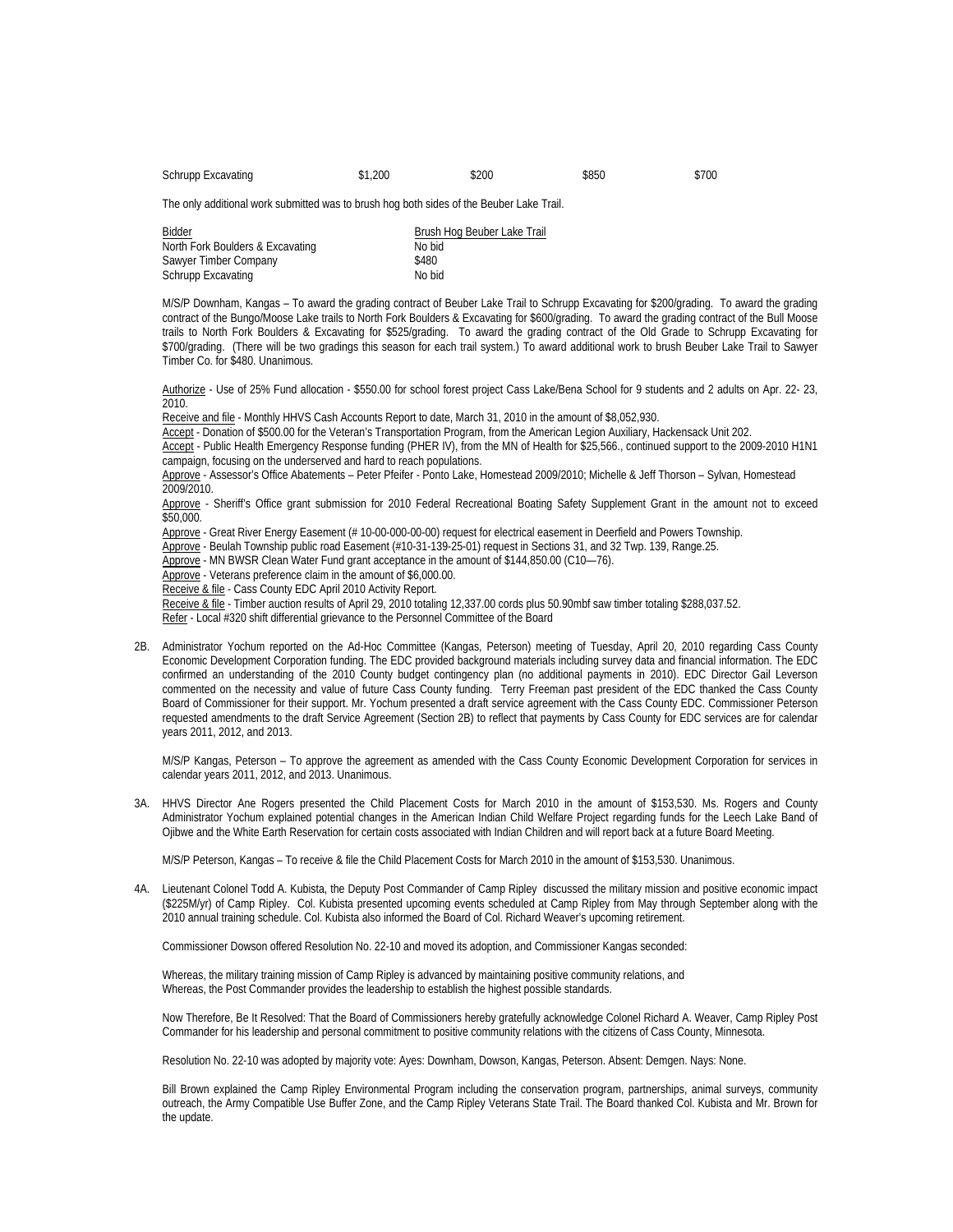5A. Land Commissioner Josh Stevenson reported back on the Leech Lake Band Liaison Committee (Dowson, Downham) meeting of Tuesday, April 20, 2010. The Committee reviewed the March 16, 2010 correspondence from the Leech Lake Band of Ojibwe opposing management of taxforfeit lands with identified claims. The Committee discussed related past practice and the draft Cass County Forest Management Plan. The Committee recommends that the correspondence from the Leech Lake Band of Ojibwe be forwarded to the Cass County Attorney for a formal response and that existing Cass County policy should continue including: to manage tax-forfeiture lands with multiple undivided ownership interests (including timber activity), to notify the Leech Lake Band of all public land auctions, and to continue to have an open dialogue with the Leech Lake Band regarding management activity. The County Attorney explained to the Committee that, as with any other tax-forfeit parcel, if an individual (including the Leech Lake Band) feels that they have a legal title interest, then that person or entity must prove their claim. The County would then act according to the disposition of that claim.

 M/S/P Peterson, Downham – To accept the Leech Lake Band Liaison Committee's recommendations that the March 16, 2010 correspondence from the Leech Lake Band of Ojibwe be forwarded to the Cass County Attorney for a formal response and that existing Cass County policy should continue including: to manage tax-forfeiture lands with multiple undivided ownership interests (including timber activity), to notify the Leech Lake Band of all public land auctions, and to continue to have an open dialogue with the Leech Lake Band regarding management activity. Unanimous.

M/S/P Downham, Peterson – To adopt the updated Cass County Forest Resource Management Plan as presented to the Cass County Board of Commissioners at their regular Board Meeting of Tuesday, May 4, 2010. Unanimous.

5B. Mr. Stevenson presented the 2010 hay stumpage permits located in Ansel, Beulah, Boy River, and May Townships.

| <b>TRACT</b>     | PERMIT AREA<br>& ACRES | <b>MINIMUM</b><br>BID | <b>BIDDER</b><br><b>NAME</b>            | <b>BID AMOUNT</b>                |
|------------------|------------------------|-----------------------|-----------------------------------------|----------------------------------|
| 1-May Twp.       | $19-134-31-3ac$        | \$25.00               | Steve Bartel                            | \$55.00                          |
| 2-Ansel Twp.     | 1-136-32-26 ac         | \$78.00<br>(\$3/ac)   | Mark Pearl<br>Keith Cory<br>John Benson | \$300.00<br>\$278.00<br>\$201.00 |
| 3-Beulah Twp.    | $10-140-25 - 8$ ac     | \$25.00               | <b>Terry Mejdrich</b>                   | \$25.00                          |
| 4-Boy River Twp. | 18-143-27-3 ac         | \$25.00               | No Bid                                  |                                  |
| 5-Boy River Twp. | 23-143-27-21 ac        | \$63.00<br>(\$3/ac)   | Allan Wake                              | \$63.00                          |
| 6-Boy River Twp. | 13-143-28-6 ac         | \$25.00               | Allan Wake                              | \$25.00                          |

M/S/P Peterson, Kangas – To award the Hay Stumpage Permits for Tract #1-May Twp. - Steve Bartel in the amount of \$55.00; Tract #2-Ansel Twp. - Mark Pearl in the amount of \$300.00; Tract #3-Beulah Twp. - Terry Mejdrich in the amount of \$25.00; Tract #4-Boy River Twp. - No Bid; Tract #5-Boy River Twp. - Allan Wake in the amount of \$63.00; and Tract #6-Boy River Twp. - Alan Wake in the amount of \$25.00. Unanimous.

5C. Mr. Stevenson reported that the Land Department in cooperation with the Highway Department received responses from seven different contractors for the Public Corner Monumentation Program. The program proposes to establish approximately 135 Township Corners as required by MN Statute as well as the indexing of the Curo survey books (the goal of having the survey information for public use). Mr. Stevenson commented that proposed cost is significantly lower than expected. An award to the apparent low proposer in each of the five work segments equals \$160,898.00, to be funded by the Land Department Forest Development account. Mr. Stevenson discussed the benefits of the project to the Land Department and to the public for future private surveys. County Surveyor Robert Kovanen recommended the award to the low bidders in each segment of the Public Corner Monumentation Program.

| <b>BID ITEM</b>                          |   | QUAL. OPTIONS                                 | <b>DISCOUNT</b> | AREA<br>34 | AREA<br>2<br>26        | AREA<br>3<br>39        | AREA<br>$\overline{4}$<br>36 | ALL<br>AREAS<br>135 | INDEXING  | <b>ALL ITEMS</b> |
|------------------------------------------|---|-----------------------------------------------|-----------------|------------|------------------------|------------------------|------------------------------|---------------------|-----------|------------------|
| <b>CONTRACTOR</b>                        |   |                                               |                 | corners    | corners                | corners                | corners                      | corners             |           |                  |
| ARRO LAND SURVEYORS. LLC                 |   |                                               |                 |            |                        |                        |                              |                     |           |                  |
|                                          | Υ | N                                             | N               | \$116,243. | \$96.314.              | \$130.116.             | \$120.990.                   | \$463.663.          | \$64,000. | \$527,663.       |
| KRAMER LEAS DELEO, P.C.                  |   |                                               |                 |            |                        |                        |                              |                     |           |                  |
|                                          | Υ | N                                             | N               | \$47.250.  | \$60.850.              | \$69.430.              | \$41.280.                    | \$218.810.          | \$35.220. | \$254,030.       |
|                                          |   | Reduction option by omitting specific corners |                 |            | omit 3                 | omit 4                 |                              |                     |           |                  |
|                                          |   |                                               |                 |            | corners<br>\$48,040.00 | corners<br>\$56,255.00 |                              |                     |           |                  |
| NORTHERN ENGINEERING &                   |   |                                               |                 |            |                        |                        |                              |                     |           |                  |
| CONSULTING, INC                          | Y | N                                             | N               | \$32.620.  | \$44,775.              | \$41.200.              | \$45.150.                    | \$163.745.          | \$54,000. | \$217,745.       |
| NORTHERN LIGHTS SURVEYING & MAPPING. INC |   |                                               |                 |            |                        |                        |                              |                     |           |                  |
|                                          | Υ | N                                             | N               | Χ          | \$53.170.              | $\times$               | X                            | X                   | \$22,400. | Χ                |
| SHORT ELLIOT HENDRICKSON, INC            |   |                                               |                 |            |                        |                        |                              |                     |           |                  |
|                                          | Υ | N                                             | Υ               | \$40.800.  | \$30.500.              | \$46,400.              | \$39.400.                    | \$157.100.          | \$32.000. | \$189.100.       |